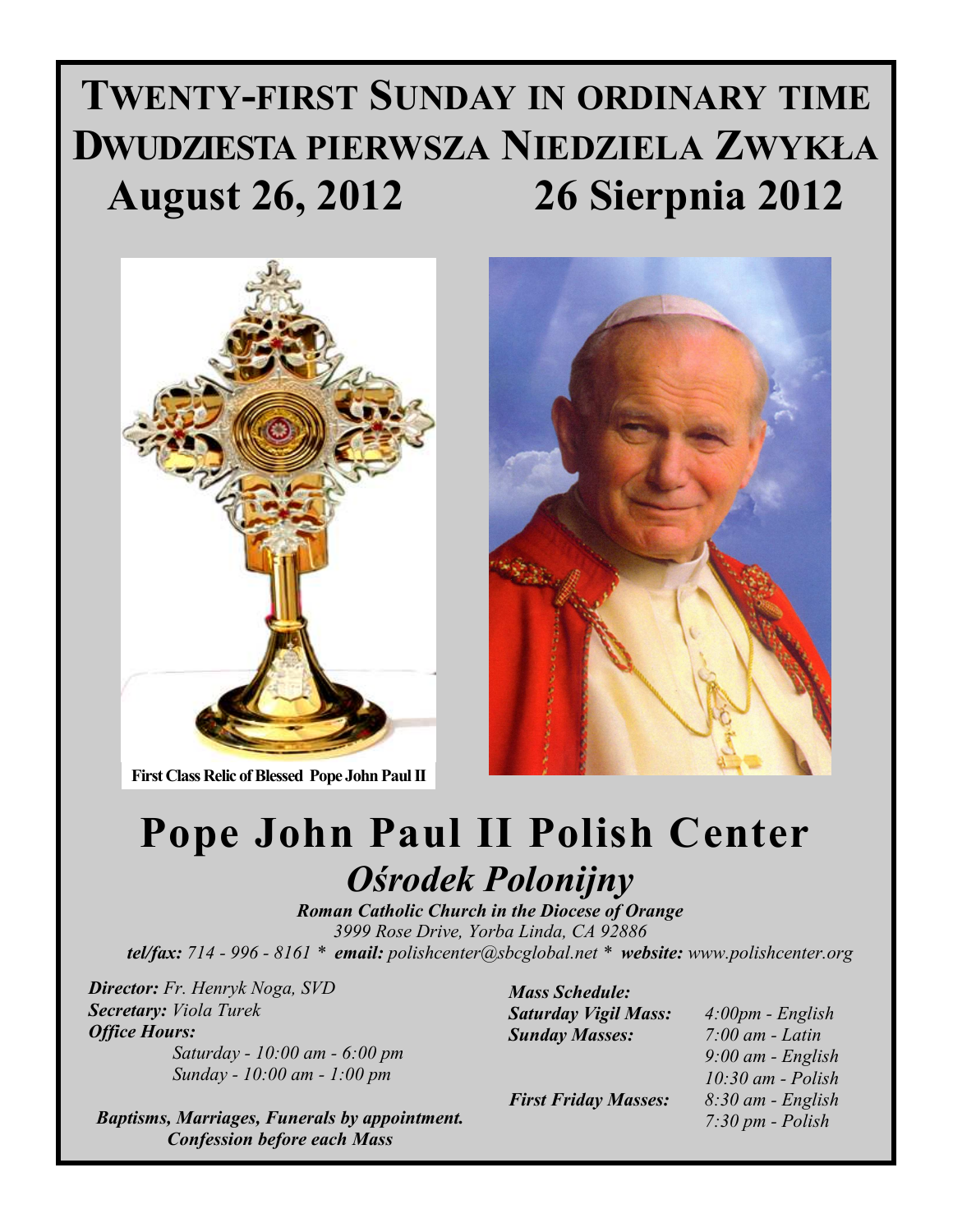# **TWENTY-FIRST SUNDAY IN ORDINARY TIME AUGUST 26, 2012**



As for me and my household, we will serve the LORD.

Joshua 24:15b

#### **DECISIONS**

 There is an axiom that states, "Not to decide is to decide." This saying was popular in the turbulent times of the Vietnam War. It urged us not to allow others to answer the moral questions raised by our nation's involvement in that terrible conflict, but to decide for ourselves. Making such choices is never easy. Avoiding them is common. Jesus, for his part, was not only a gallant risk-taker, but a clear decision-maker. As he pursued the mission to which the Father called him, he continually decided for us and for the Father. He worked hard to lay out a scenario that would enable others to make similar choices. Never did he make decisions for others or force others into decisions, even decisions that had eternal ramifications. Jesus is inviting us to make such decisions today. We won't be absolutely sure. What is sure, however, is the command that issues from God's word: Take the risk. Decide!

Copyright © J. S. Paluch Co.

#### **TREASURES FROM OUR TRADITION**

The Eucharist was never meant to be only "comfort food," something that makes us feel warm and satisfied. It is to be bread for the journey, nourishment for the task that God has set for our community and for each one of us. Thus it is not surprising to see some walk away in today's Gospel, for they understood that recognizing Jesus as the bread of life is a commitment to changing one's life.

 St. Augustine, whose feast we celebrate this week, once observed that in celebrating the Eucharist we become what we receive, the Body of Christ. As we conclude the series of reflections in John's Gospel on Jesus as the bread of life, it is appropriate to think about the role that the Eucharist plays in our lives and in our parish. It is in the Eucharist that we are nourished and renew our commitment in faith to serve the Lord. How does the parish social ministry carry out that mandate? How do you carry it out in your own life? Is it related in any way to the celebration of the Eucharist? How does celebrating Mass Sunday after Sunday make a difference in your life and in the world?

—James Field, © Copyright, J. S. Paluch Co.

#### **TRUST**

I may trust Jesus too little, but I can never trust him too much.

—Anonymous

#### **A LIFE WITH GOD**

 People find some of Jesus' teachings very hard to accept. Some of the disciples mentioned in today's Gospel are no exception. They could not accept what Jesus had just said about himself as the bread of life, so they left. Jesus did not beg them to stay or run after them to call them back. He knew that they were not ready or able to hear what he was saying. The fact is, God does not demand that we believe, but once we are committed to a life with God it is demanding and all-consuming. We often hear, "I am not religious, but I am very spiritual." Either the person has seen and rejected a life of faith, or has not understood what a life of faith requires and is seeking meaning and emotional comfort elsewhere. We bear some responsibility for this. The best way for people to recognize Jesus is through our example. If we live a life worthy of our calling in Christ, there is no knowing who will be brought to faith by seeing what we do and who we are. We do not have to stand on street corners and preach, or tell people they'll go to hell if they don't believe. We simply need to act like Jesus. Bracelets inscribed with the letters WWJD? (What Would Jesus Do?) have become very popular recently. Perhaps a better way to say this is "What Would Jesus Have *Me*  Do?" The responsibility is not on Jesus but on us, for he is not asking us to do impossible things, only to live up to our full God-given humanity. We all at some point have to be like Joshua in today's first reading. "Decide today whom you will serve . . . we will serve the LORD"

> (Joshua 24:15). Copyright © 2011, World Library Publications. All rights reserved.

#### **TODAY'S READINGS**

First Reading — It was the LORD, our God, who protected us along our entire journey (Joshua 24:1-2a, 15-17, 18b).

**Psalm** — Taste and see the goodness of the Lord (Psalm 34).

**Second Reading** — Christ nourishes and cherishes the church because we are members of his body (Ephesians 5:21-32 [5:2a, 25-32]).

**Gospel** — We have come to believe and are convinced that you are the Holy One of God (John 6:60-69).

The English translation of the Psalm Responses from the *Lectionary for Mass* © 1969, 1981, 1997, International Commission on English in the Liturgy Corporation. All rights reserved.

# **READINGS FOR THE WEEK**

| Monday:    | 2 Thes 1:1-5, 11-12; Mt 23:13-22   |
|------------|------------------------------------|
| Tuesday:   | 2 Thes 2:1-3a, 14-17; Mt 23:23-26  |
| Wednesday: | 2 Thes 3:6-10, 16-18; Mk 6:17-29   |
| Thursday:  | 1 Cor 1:1-9; Mt 24:42-51           |
| Friday:    | 1 Cor 1:17-25; Mt 25:1-13          |
| Saturday:  | 1 Cor 1:26-31; Mt 25:14-30         |
| Sunday:    | Dt 4:1-2, 6-8; Ps 15; Jas 1:17-18, |
|            | 21b-22, 27; Mk 7:1-8, 14-15, 21-23 |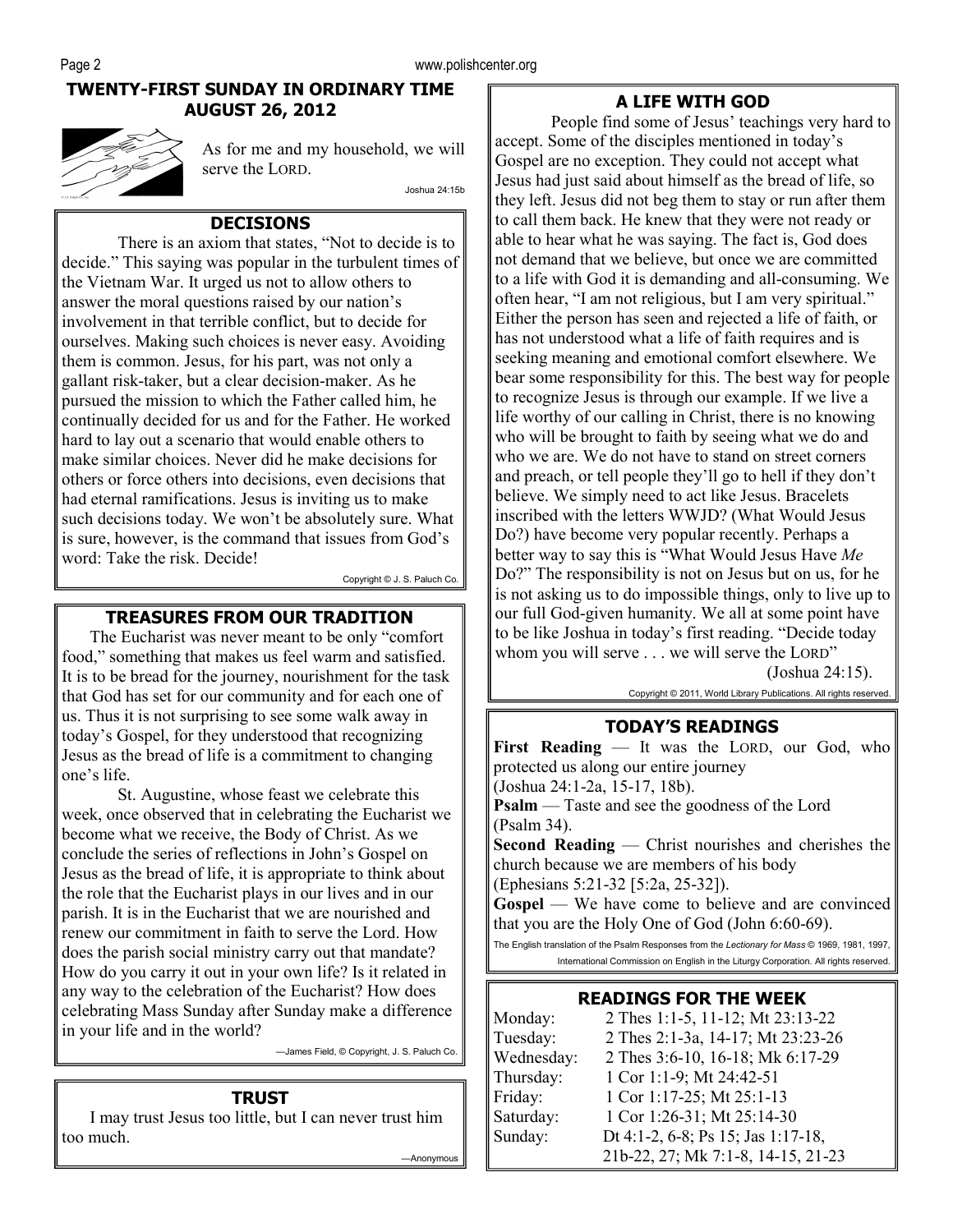#### **KOMENTARZ LITURGICZNY**

Cykl B, 21 Niedziela Roku, Zwykła Czytania: Joz. 24:1-2a, 15-17, 18b; Ef.5:21-32; J.6:54, 60-69

#### **Ty masz słowa życia wiecznego…**

Środki masowego przekazu wydają się być wiecznie zaskakiwane nauką Kościoła Katolickiego. Kiedykolwiek Kościół jest nowością dnia, często czytamy lub słyszymy wywody, że jest on za tym czy innym, lub przeciw temu czy tamtemu. Środki przekazu patrząc na różne bierzące sprawy jedynie z ludzkiego punktu widrzenia. w którym wiara nie wchodzi w rachubę, nie mogą w żaden sposób zrozumieć. To jest nie tolerancyjne nauczanie. Kto to może przyjąć?

W czytaniach Ewangelii ostatnich paru niedziel Jezus postawił przed przed słuchaczami wybór: życie albo śmierć. Jam jest chleb życia. Kto spożywa moje Ciało i pije moją Krew, ma życie wieczne. I dalej: Jeżeli nie będziecie spożywali Ciała Syna Człowieczego i nie będziecie pili Krwi jego, nie będziecie mieli życia w sobie.

Poważny wybór i decyzja. Trudna jest ta mowa do przyjęcia – mówili słuchacze między sobą. Wielu, którzy z Jezusem chodzili, opuściło Go. Chrystus od tej pory stracił masy i popularność. Nauka ta nie przypadła słuchaczom do gustu, była zbyt "nieludzka". Oczekiwali intelektualnych odpowiedzi. Ich wiara była zbyt płytka. Nie mieli dostatecznego zaufania do Jezusa. Gdyby jeszcze złagodził te słowa, gdyby chociaż zaznaczył, że są one porównaniem, figurą, przenośnią, gdyby nie miały formy istotnego warunku, wtedy może byłoby inaczej.

Jezus jednak nie cofnął swych słów, nie prostował, nie wyjaśniał, ani nie przekonywał. Tylko zwrócił się do Dwunastu i spytał: Czy i wy chcecie odejść? Apostołowie byli również zaskoczeni tą nauką i też jej nie rozumieli. Ponieważ jednak kochali Jezusa, uwierzyli i przyjęli ją bez zrozumienia. Odpowiedział Piotr: Panie do kogóż pójdziemy? Ty masz słowa życia wiecznego. A myśmy uwierzyli i poznali, że Ty jesteś Świętym Boga.

Naprawdę nie możemy zrozumieć w jaki sposób Jezus jest obecny w Eucharystii. Jak zwykły chleb i wino mogą stać się Jego Ciałem I Krwią. Tym niemniej, przez akt wiary jesteśmy złączeni z Jezusem w miłujący i życie dający sposób.

# **BĘDĘ CIĘ SŁAWIŁ, PANIE, Z CAŁEGO SERCA,**

bo usłyszałeś słowa ust moich; będę śpiewał Ci psalm wobec aniołów. Pokłon Ci oddam w Twoim świętym przybytku.

*z Psalmu 138* 

#### **ŚW. FAUSTYNA - 103 URODZINY (25 sierpnia)**

"Jezu ufam Tobie, ufam miłości Twojego serca! Święta Faustyno módl się za nami!



#### **MATKA BOSKA CZĘSTOCHOWSKA (w dniu Jej święta)**

Matka Boska Częstochowska ubrana perłami, Cała w złocie i brylantach, modli się za nami. Aniołowie podtrzymują jej ciężką koronę I Jej szaty, co jak noc są gwiazdami znaczone.

Ona klęczy, i swe lice, gdzie są rany krwawe, Obracając, gdzie my wszyscy, patrzy na Warszawę.

O Ty, której obraz widać w każdej polskiej chacie I w kościele, i w sklepiku, i w pysznej komnacie,

W ręku tego, co umiera, nad kołyską dzieci. I przed którą dniem i nocą wciąż się światło świeci. Która perły masz od królów, złote od rycerzy, W którą wierzy nawet taki, który w nic nie wierzy. Która widzisz z nas każdego cudnymi oczami, Matko Boska Częstochowska, zmiłuj się nad nami!

*Jan Lechoń (wyjątek)*

#### **MATKO BOŻA CZĘSTOCHOWSKA,**

Panno Jasnogórska, Hetmanko nasza, z orderami Polskimi na sukni i buławami u stóp, Krolowo Polski. Czarna Madonno o twarzy w bliznach jak Polska ziemia. Jestem przy Tobie, pamiętam, czuwam!

(na święto MB Częst. 26 sierpnia)

#### **JASNOGÓRSKIE PACIORKI**

Tam, gdzie modlą się nawet kamienie, gdzie utrudzony pielgrzym obmywa serce jest Ciemnolica Madonna zażenowana perłami i złotem; spogląda w oczy wypełnione łzami, zstępuje między lud, zbolała cięta szablami rozdaje różańce nadziei.

Danuta Olczak, "Niedziela"

#### **POLSKI SIERPIEŃ**

Promienny błekit nieba. Rozgrzana słońcem łąka. Jej kwiaty to polskie serca - wota. Wsród nich Matka Boża Jasnogórska z Dzieciątkiem Jezus. Sierpień - miesiąc Dnia Jej Wniebowzięcia, a także Dnia męczeńskiej śmierci św. Maksymiliana Kolbego. Sierpień Cudu nad Wisła - polskiego zwycięstwa nad czerwoną zarazą. Sierpień Powstania Warszawskiego. Sierpień narodzin "Solidarności"... Matko Boża, Matko Polskich Dni Sierpniowych! Jesteś naszą Nadzieją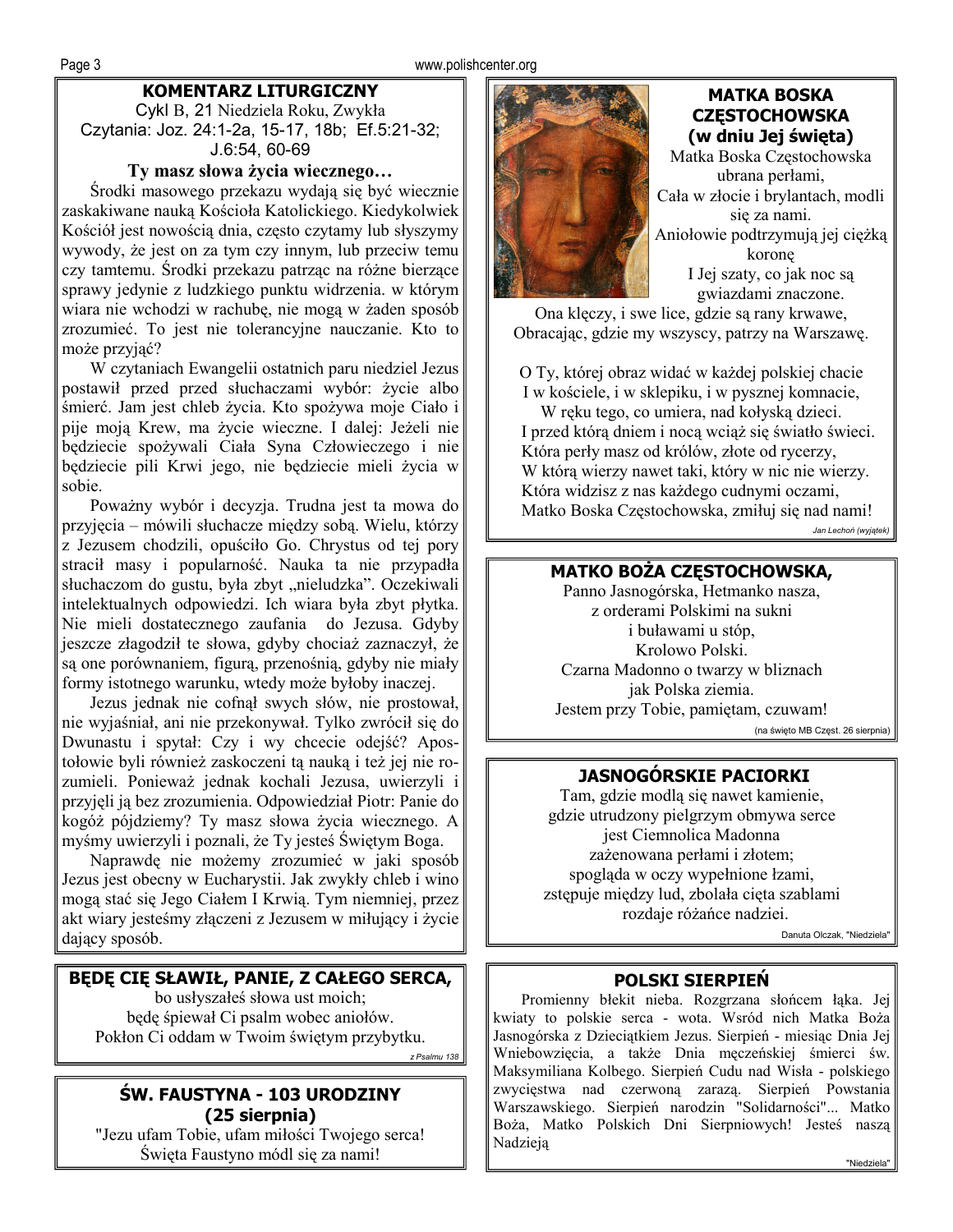#### **JASNOGÓRSKIE ŚLUBY NARODU POLSKIEGO**

*złożone 26 sierpnia 1956 r.* przez Episkopat Polski przy zgromadzonej blisko milionowej rzeszy wiernych, stały się wielką modlitwą i przyrzeczeniem, a zarazem wymownym świadectwem, że jedynie z pomocą Boga i Jego Matki możemy żyć bezpiecznie na naszej polskiej ziemi. Przewijający się w nich pierwiastek religijny, patriotyczny, społeczno-moralny, zawiera program życia narodu katolickiego - polskiego. Poniższy tekst ślubowań sprzed 50-ciu lat, ułożył Kardynał Stefan Wyszyński, Prymas Tysiąclecia.

#### **"BOGURODZICO DZIEWICO, BOGIEM SŁAWIONA MARYJO! KRÓLOWO ŚWIATA I POLSKI KRÓLOWO! Odnawiam Śluby Ojców Naszych, i CiebiePatronką Naszą i Królową Uznaję. Przyrzekam Ci uczynić wszystko co leży w mojej mocy, aby Polska była rzeczywistym królestwem**

**Twoim.** 

*PRZYRZEKAM żyć w stanie łaski uświęcającej, bez grzechu ciężkiego.*

*PRZYRZEKAM być wiernym Kościołowi Świętemu i jego pasterzom.*

*PRZYRZEKAM bronić każego poczętego dziecka.* 

*PRZYRZEKAM dochować wierności małżeńskiej, i strzec czystości i jedności rodziny.*

*PRZYRZEKAM wszczepiać w umysły i serca dzieci miłość ku Bogu i Tobie.* 

*PRZYRZEKAM żyć w zgodzie i pokoju: darować wszelkie urazy, czynić dobrze.* 

*PRZYRZEKAM rozpocząć walkę z mymi wadami, nałogami, iść śladem Twoich cnót.* 

*PRZYRZEKAM szerzyć w moim otoczeniu i na całej Polskiej ziemi cześć i nabożeństwo ku Tobie.* 

#### **MODLITWA ZA OJCZYZNĘ KS. PIOTRA SKARGI**

"Boże, Rządco i Panie narodów, z ręki i karności Twojej racz nas nie wypuszczać, a za przyczyną Najświętszej Panny, Królowej naszej, błogosław Ojczyźnie naszej, by Tobie zawsze wierna, chwałę przynosiła imieniowi Twemu a syny swe wiodła ku szczęśliwości.

 Wszechmogący wieczny Boże, spuść nam szeroką i głęboką miłość ku braciom i najmilszej Matce, Ojczyźnie naszej, byśmy jej i ludowi Twemu, swoich pożytków zapomniawszy, mogli służyć uczciwie.

 Ześlij Ducha Świętego na sługi Twoje, rządy kraju naszego sprawujące, by wedle woli Twojej ludem sobie powierzonym mądrze i sprawiedliwie zdołali kierować. Przez Chrystusa, Pana naszego. Amen".

#### **"W IMIĘ BOŻEJ SPRAWY" Ks. Jan Twardowski**

"Błogosławieni, którzy cierpią prześladowania dla sprawiedliwości, albowiem do nich należy królestwo niebieskie" (Mt 5,10).

Przypominają się wszyscy święci męczennicy Pańscy, którzy cierpią za Bożą sprawę, kanonizowani i niedostrzeżeni, którzy oddali życie, broniąc prawdy.

Każdy święty - a więc nie tylko kanonizowany, ale także zapomniany, nigdzie niemeldowany - nie przeszkadza Bogu. Usuwa się w cień, staje się niewidoczny - aby sam Bóg mógł przez niego działać.

Każdy święty jest dowodem na istnienie niewidzialnego Boga.

*"Kilka myśli o Ośmiu Błogosławieństwach*"

#### **"TRUDNA JEST TA MOWA"**

 "Trudna to mowa, któż jej może słuchać?"- tak wielu uczniów podsumowało obietnice, że On chce nas karmić własnym Ciałem i poic własną Krwią. Podobnie wielu ludzi gorszy nauka Jezusa, że aby wejść do życia wiecznego, trzeba wziaśćc swój krzyż i nasladowaćc Go. Dla wielu trudna i nieznośna jest nauka o obowiązku przebaczania i miłowania nieprzyjaciół.

 Jezus jednak nie będzie zmieniał prawdy zbawienia dlatego, że niektórym się ona nie podoba, i nie potrafią się otworzyć na Jego naukę. Jak ówczas Piotr, powiedzmy: "Panie do kogóż pójdziemy? - Ty masz słowa życia wiecznego. A myśmy uwierzyli i poznali, że Ty jesteś Świętym Boga".

"W drodze"

#### **ATEIZM**

Ateizm wzięty w całości nie jest czymś pierwotnym, lecz powstaje z róznych przyczyn, do których zalicza się też krytyczną reakcję przeciw religiom, a w niektórych krajach szczególnie przeciw religii chrzescijańskiej. Dlatego w takiej genezie ateizmu niemały udział mogą mieć wierzący, o ile skutkiem zaniedbań w wychowaniu religijnym albo fałszywego przedstawiania nauki wiary albo też braków w ich własnym życiu religijnym, moralnym i społecznym, powiedzieć o nich trzeba, że raczej przesłaniają, aniżeli pokazują prawdziwe oblicze Boga i religii.

Sobór Watykanski

Polish-American Performing Arts Club (PAPA) zaprasza swoich członków i sympatyków na pokaz Filmu:

*"1920 BITWA WARSZAWSKA"* 

w sobotę **8** wrzesnia br. o godz. *19:30* do Village Theater, 1140 N. Tustin St., Orange, CA 92867 Pokaz filmu poprzedzi prelekcja dr. Witolda Frączek "Bitwa Warszawska czy Cud nad Wisłą ?" Zapraszamy !